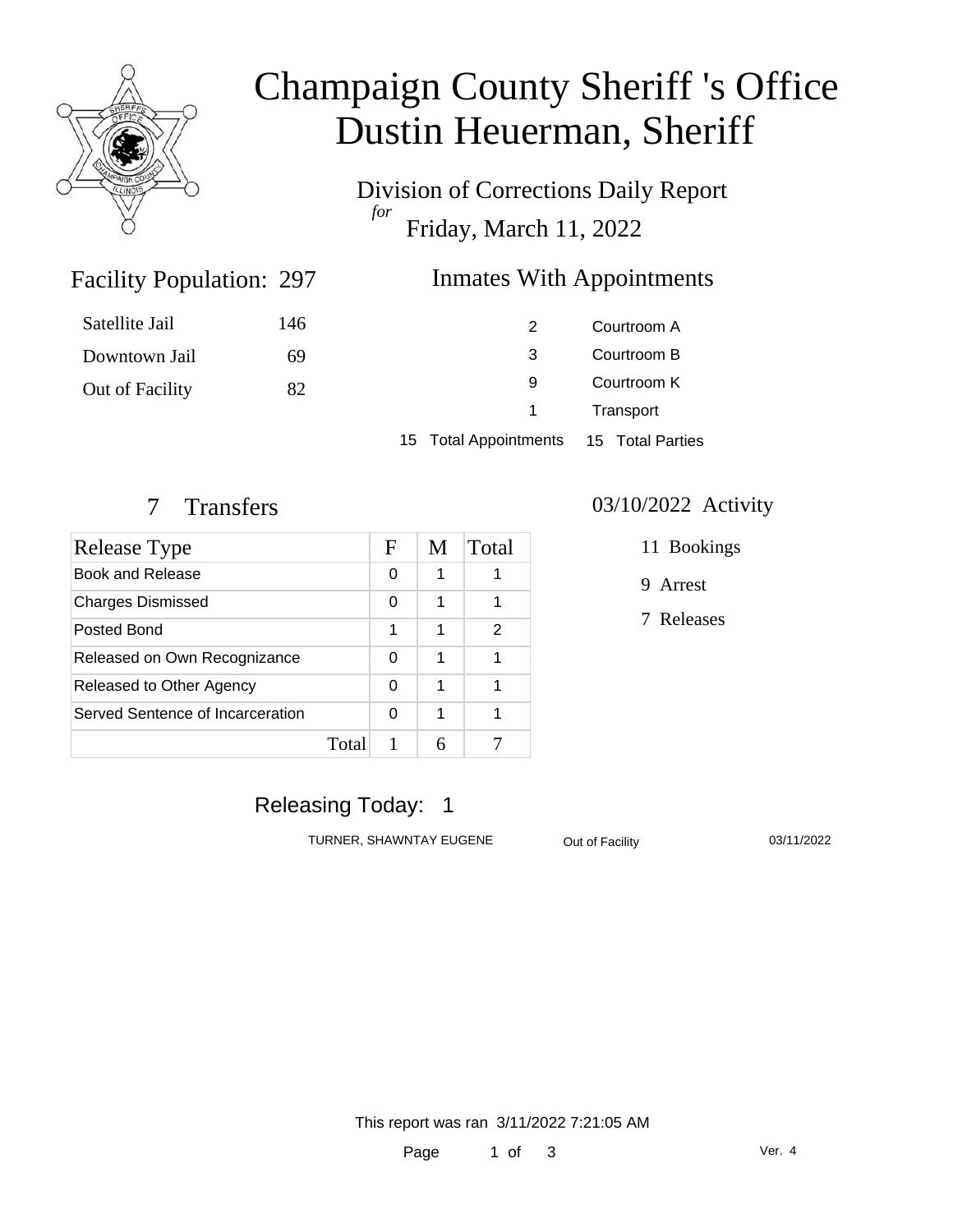

# Champaign County Sheriff 's Office Dustin Heuerman, Sheriff

Division of Corrections Daily Report *for* Friday, March 11, 2022

#### Custody Status Count

- Electronic Home Dentention 13
	- Felony Arraignment 9
	- Felony Pre-Sentence 8
		- Felony Pre-Trial 213
	- Felony Pre-Trial DUI 4
	- Felony Sentenced CCSO 5
	- Felony Sentenced IDOC 30
	- Misdemeanor Arraignment 3
		- Misdemeanor Pre-Trial 5
- Misdemeanor Sentenced CCSO 1
	- Petition to Revoke 1
	- Remanded to DHS 4
		- Traffic Pre-Trial 1
			- Total 297

This report was ran 3/11/2022 7:21:05 AM